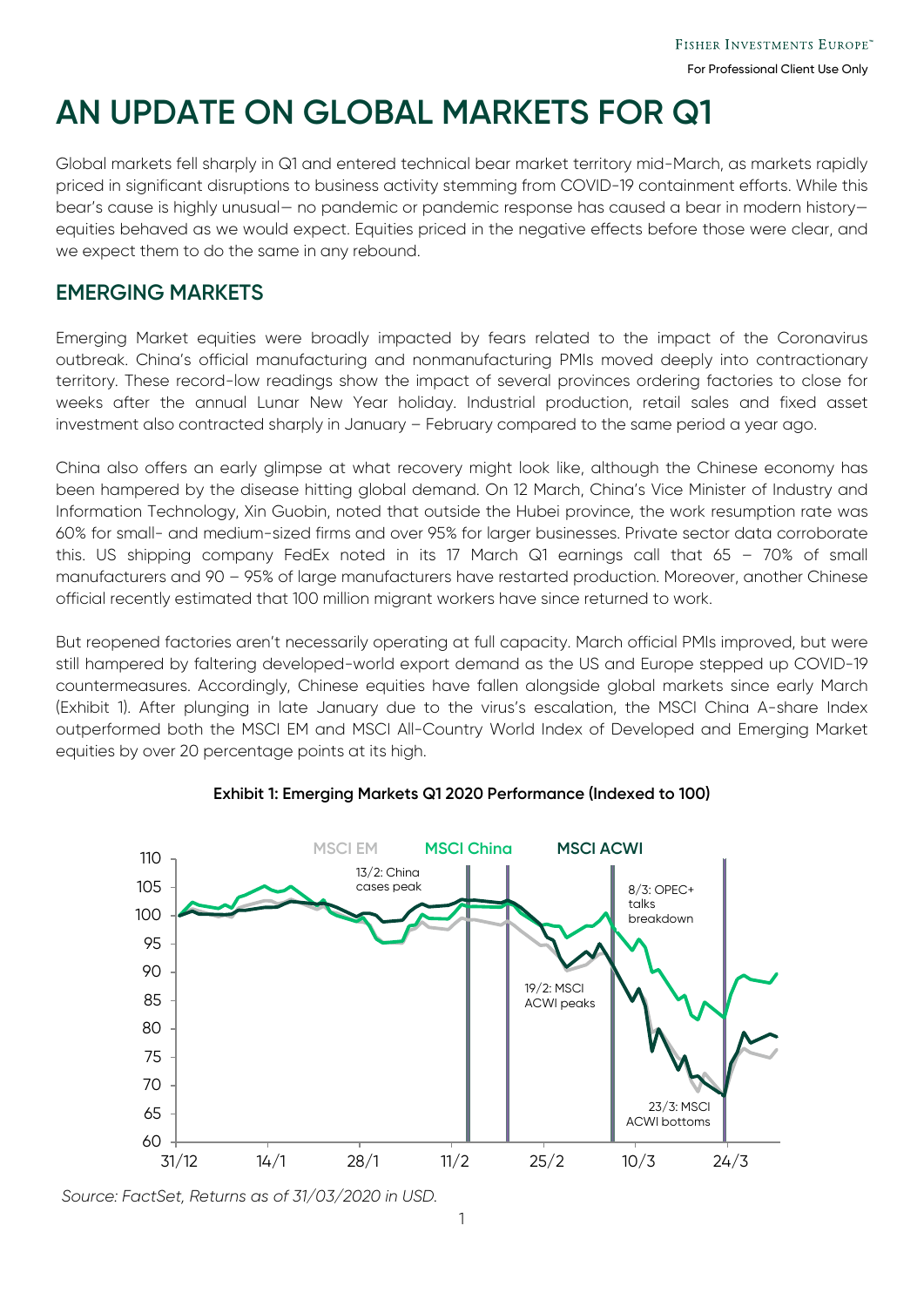Q1 also brought some notable examples of heightened political risk in EM countries. First, Russian President Putin announced constitutional amendments that many warn would pave the way for him to retain control after his term ends in 2024. Additionally, the collapse of talks between OPEC and Russia, which were aimed at extending and deepening oil production cuts, weighed on oil prices. Surprise production increases, along with falling demand due to COVID-19-related restrictions on business and travel, contributed to oil prices' -49.4% decline in March. COVID-19 restrictions that prevent or delay travel, commuting and industrial production likely mean lower oil prices are less positive than usual for EM oil importers. For major EM oil exporters like Russia, the UAE, Saudi Arabia and Mexico, low prices are likely an added headwind.

### **EUROPE & THE UK**

By the end of Q1, most of developed Europe was under some form of lockdown. Many restrictions didn't ramp up until mid-March, but the latest March data already show COVID-19's damage. Exhibit 2 chronicles the introduction of certain European restrictions and shows how UK and European equities subsequently performed relative to the MSCI All-Country World Index. Further, IHS Markit's March flash PMIs showed both the Eurozone composite and UK composite falling to record lows. These figures likely foreshadow further negative economic data in the near term, such as a Q1 GDP contraction in some developed world economies. This weakness will likely persist as long as COVID-19-related restrictions disrupt businesses.



#### **Exhibit 2: Europe & the UK Q1 2020 Performance (Indexed to 100)**

*Source: FactSet, Returns as of 31/03/2020 in USD.*

Most policymakers in developed Europe have already announced huge economic response packages in an attempt to support their economies. Germany unveiled a €750 billion plan-including a €400 billion "stabilisation" fund to backstop corporate debt at risk of default, while France earmarked €45 billion in aid for businesses and workers. The French government also guaranteed up to €300 billion in corporate borrowing from commercial banks. The UK government will provide £330 billion in loan guarantees to businesses and defer VAT payments worth £30 billion.

Similarly, central banks unveiled monetary measures to combat the crisis, with quantitative easing (QE) asset purchase programmes featuring prominently. The ECB will buy €750 billion in public- and privatesector securities until end of 2020 via its Pandemic Emergency Purchase Programmeme (PEPP). Along with a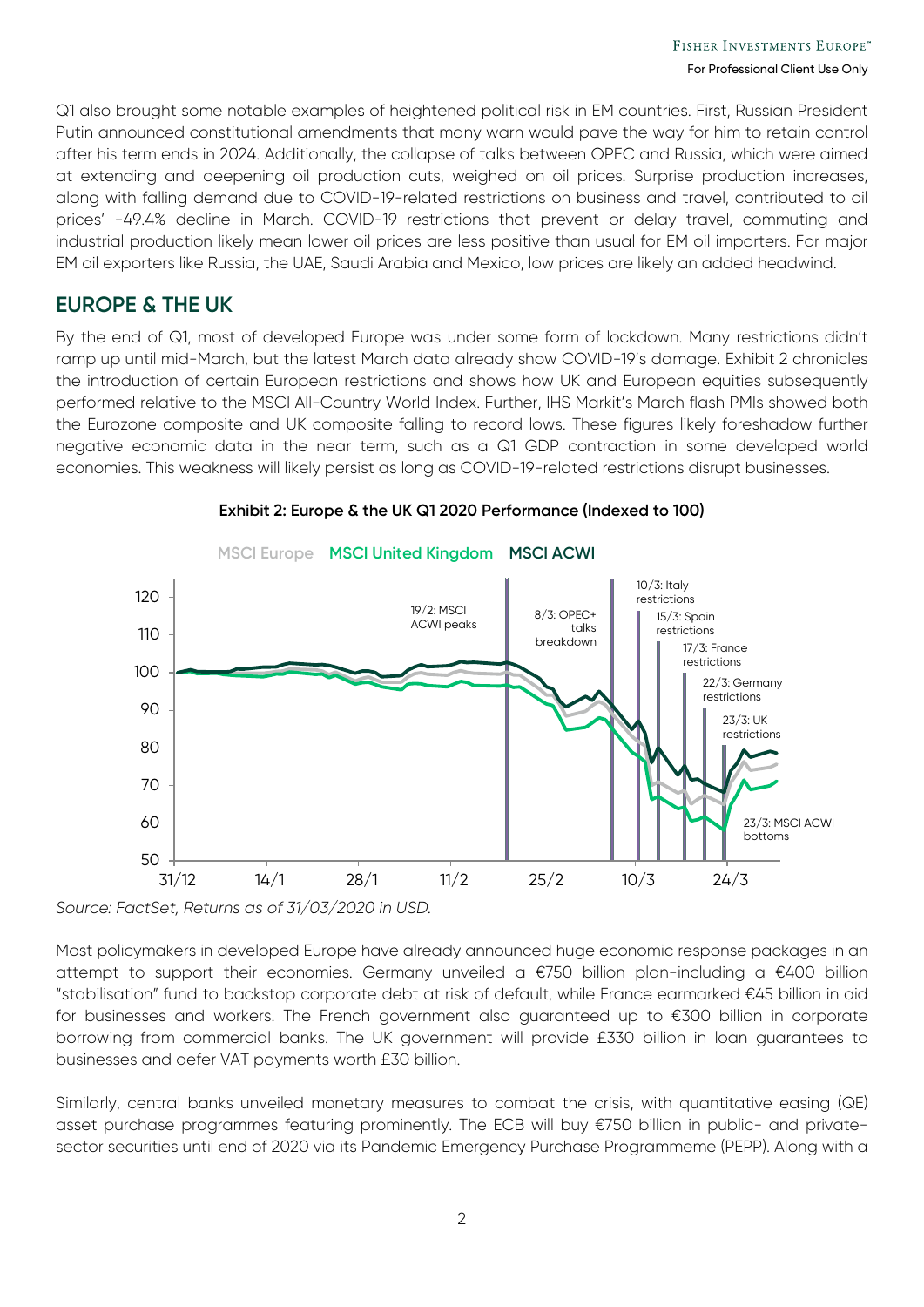previously announced plan of €120 billion in asset-buying, the ECB is now up to around €1.1 trillion in QE this year. The BoE cut interest rates twice in March, lowering the Bank rate to 0.1%, and slated £200 billion worth of new QE, which will target government and corporate bonds.

Early in the quarter, a couple notable political events transpired. On January 31, the UK officially left the EU, a development more than three and a half years in the making. Some uncertainty remains, as the UK and EU must negotiate a new trade deal before the Brexit transition period ends in December. Many experts forecast flagging growth due to the quick exit timeline, which indicates to us that pessimism towards the UK economy remains rampant. However, reaching a trade deal with the EU shouldn't be as onerous as feared. Both sides have an incentive to get a deal done, and they already have harmonised regulation. After Brexit became official, businesses appeared to be moving along (before COVID-19), although trade talks could resurrect uncertainty if they end up coming down to the wire later this year.

Additionally, in Spain, Prime Minister Pedro Sánchez's centre-left Socialist Party formed a minority coalition with the leftist populist Podemos-the country's first government in nearly a year. Positively, this development removes some longstanding political uncertainty, but many investors fear the leftist coalition will make good on their campaign pledges and implement a slew of anti-business policies (e.g., raising income and capital gains taxes, taxing banks and rolling back labour market reform). Yet it looks highly unlikely this government will be able to get much done. The Socialist-Podemos coalition lacks a Parliamentary majority and entered power only because a Catalan separatist party abstained from the investiture vote. This government may not even have much staying power, given their dependency on smaller parties like the Catalan separatists.

### **UNITED STATES**

The S&P 500 declined sharply in Q1, making it the fastest-developing bear market on record. After discounting fears over rising US-Iran tensions early in the year, US equities saw renewed volatility as concerns over the economic impact of the novel coronavirus grew. The bear market began before data started to confirm an economic contraction. IHS Markit's March US flash composite PMI fell to 40.5 from February's 49.6. This headline figure likely understates the damage, as the manufacturing PMI's supplier delivery times surged. While an uptick in delivery times normally speaks to rising backlogs and robust demand, in this case it points to supply chain problems from COVID-19 containment efforts. Meanwhile, jobless claims spiked to 3.3 million in the week ending 21 March, doubling to 6.6 million the following week, illustrating the speed with which much of the country shut down.

Q1 saw the Fed make their first "emergency" announcements since 2008, including one on a Sunday, which induced panic, implying the central bank saw things others didn't. Markets responded negatively following both announcements. The Fed's backstop of corporate bond markets did spur new issuance, helping ease investors' fears. Other measures taken involved serving as lender of last resort to the private sector as well as banks. We think this is an interesting expansion of the Fed's role, which might help boost confidence and benefit impacted businesses in the short term, but, to us, it isn't stimulus that will prompt a recovery.

Our view of Congress's fiscal response is largely similar. Many called it stimulus. We don't consider it true stimulus, though, because it doesn't generate new demand where none existed before. Instead, it is a very large bailout. The Coronavirus Aid, Relief and Economic Security (CARES) Act gives cash to households and hospitals, expands unemployment benefits and offers bridge loans for large and small businesses as well as state and local governments to remain solvent while the economy stagnates. Among the more relevant provisions for markets: \$58 billion in funding-in the form of loans and grants for airlines and related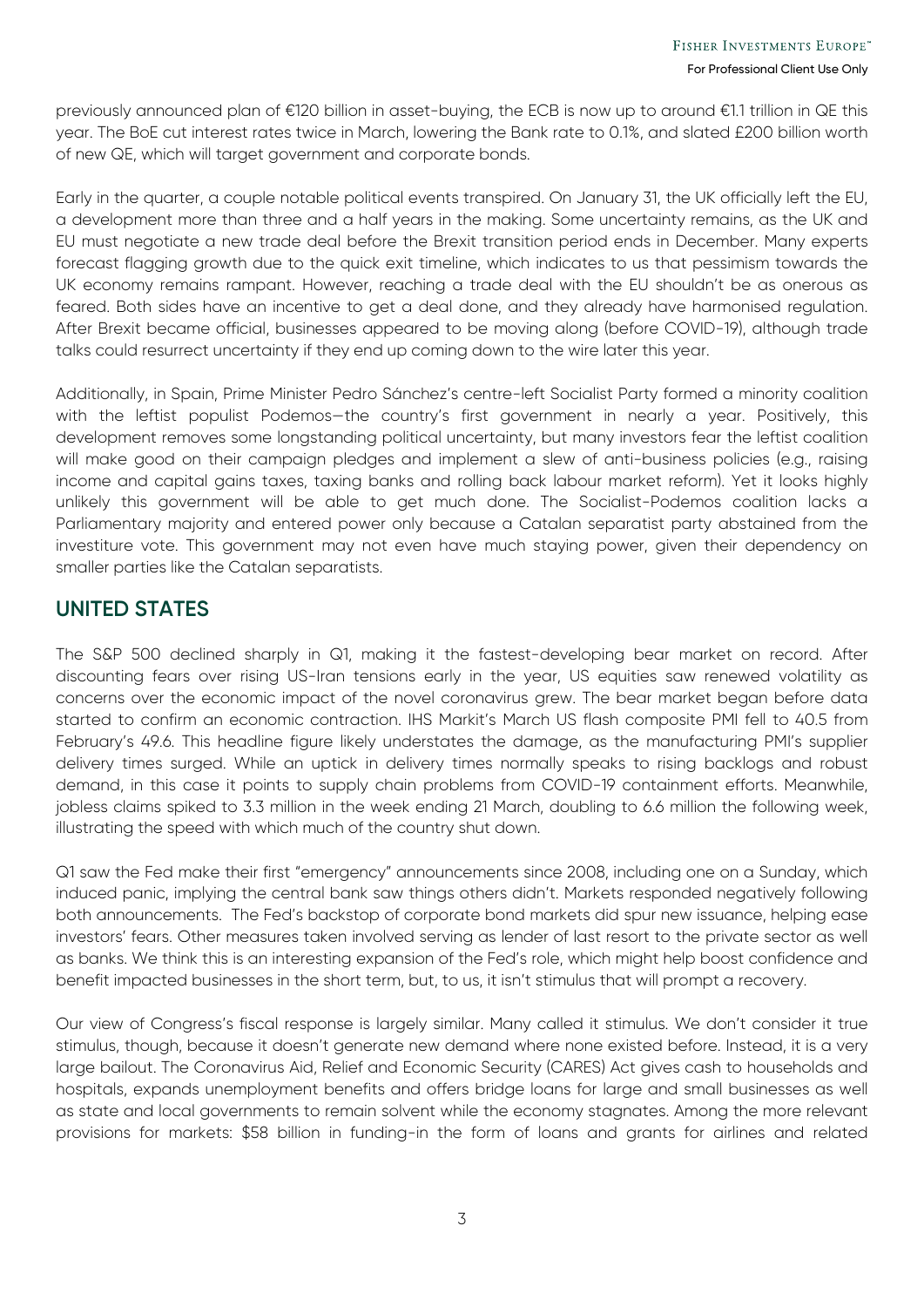industries. In exchange for aid, it seems the government will take an equity stake in the recipient companies. Notably, firms taking a loan under the programme can't buy back shares while the loan is outstanding, and for an additional year thereafter. We don't see this as much of a concern for markets because buybacks aren't a major equity driver, and companies in need of aid are highly unlikely to return profits to shareholders in the near term anyway.

Fiscal and monetary responses might keep a distressed situation from worsening more than it would have otherwise, but they can't cure COVID-19 or hasten the end of lockdowns. Until then, expect further deterioration in economic data, negative earnings revisions and sentiment remaining fearful. Throughout history though, equities have recovered before sentiment and data has improved. Exhibit 3 displays how US equities performed relative to the MSCI All-Country World index in Q1 2020.



### **Exhibit 3: United States Q1 2020 Performance (Indexed to 100)**

*Source: FactSet, Returns as of 31/03/2020 in USD.*

Beyond the virus's economic impact, US politics were also a main story. Headlines sensationalised impeachment proceedings throughout the early part of the year, but markets appeared indifferent. As January closed, the Senate voted not to call new witnesses, and President Trump was acquitted on 5 February. We think it is too early to know the possible election implications of impeachment for the presidency and Congress.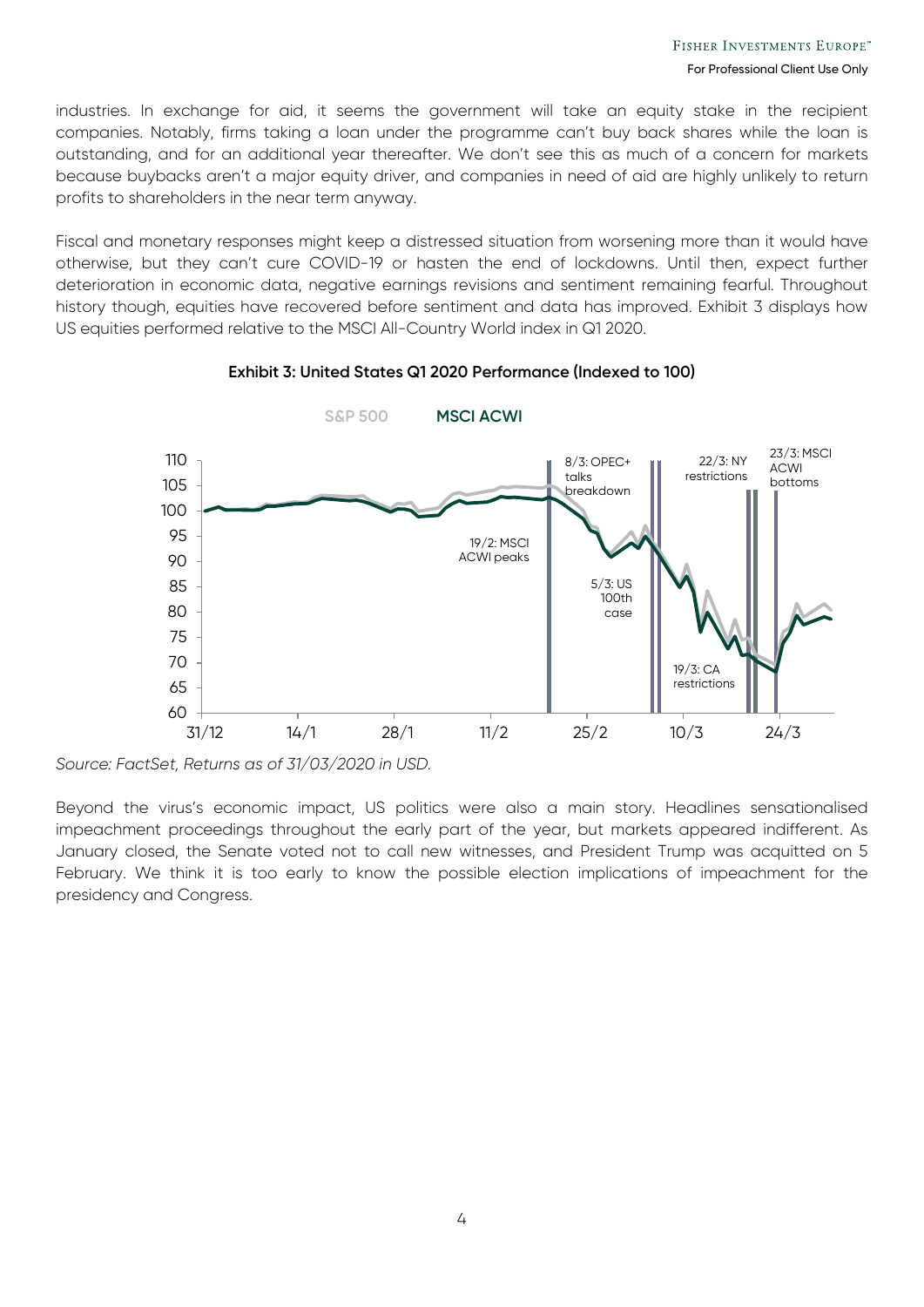### **COVID-19 TRACKING**

Most countries and US states have instituted similar COVID-19-related restrictions and are following a similar timeline from their initial outbreak. While many European countries have extended their initial restrictions, several countries are beginning to shift their focus to unwinding restrictions. Most states in the US are expected to have restrictions in place until at least 30 April.



#### **Exhibit 4: Containment Measures**

*Source: National Governors Association, IMF, BEA & John Hopkins. Data as of 16/04/2020.*

Market cycle turning points are impossible to predict and are clear only in hindsight. Accordingly, we can't know now when this bear market will end. Yet, markets typically price in events 3 to 30 months in advance, meaning equity markets are likely to begin a recovery well before we get an all-clear sign, in anticipation of better days to come. Business disruptions, institutional responses and widespread lockdowns, won't last forever. A vaccine will arrive, and its development will be widely discussed. Markets will price all of this, just as they priced COVID-19's fallout, and the history of bull markets shows equities recover faster than most can envision today.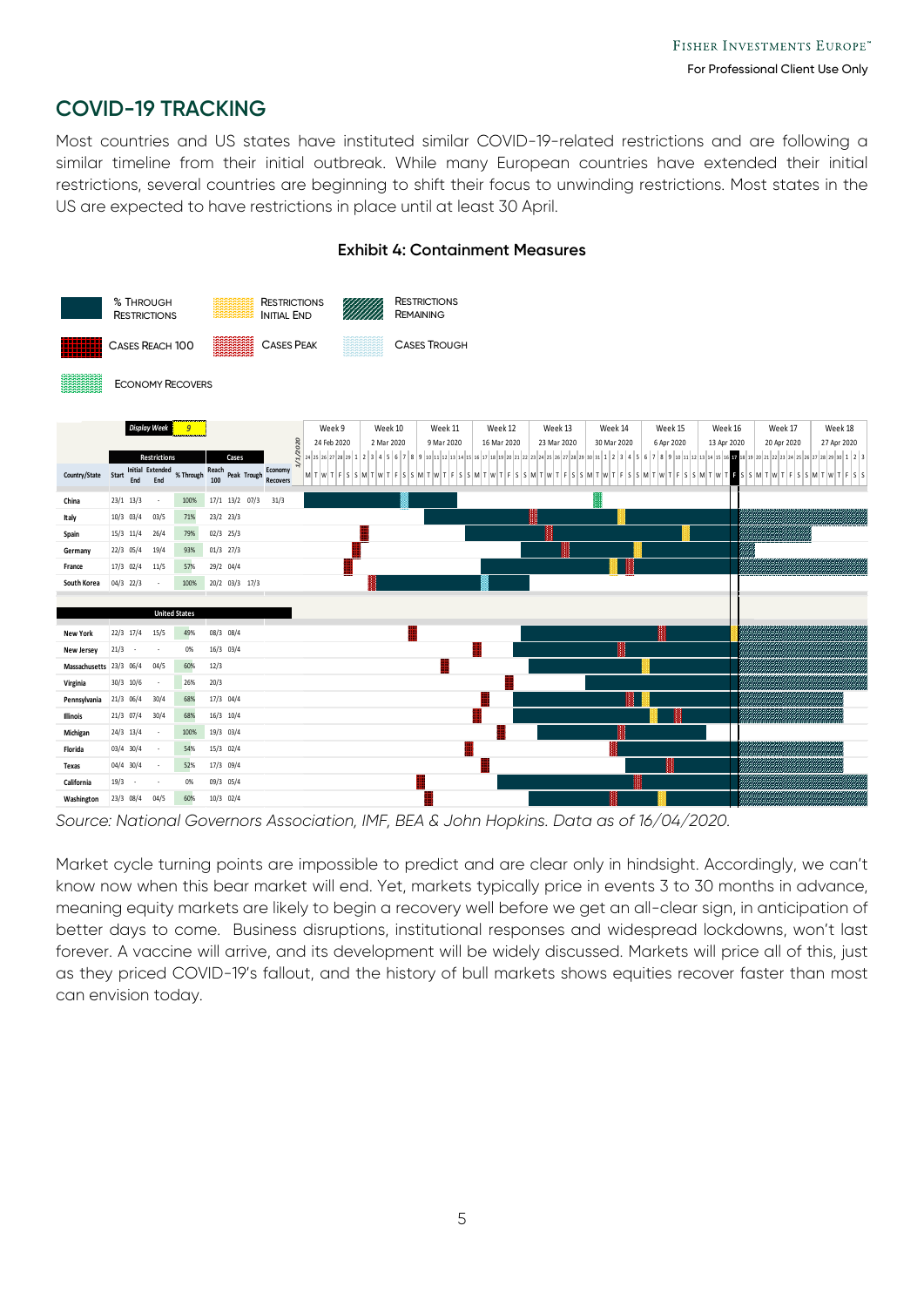### **DOWNTURN CHARACTERISTICS**

–4% <sup>ع</sup><br>10020 Jan

During the market downturn, we have notice several important trends in leadership. Spreads between large and small cap companies have continued widening, as displayed in Exhibit 5. When the line is rising, large companies are outperforming small companies.



#### **Exhibit 5: Regional and Size Performance**

**Cumulative Performance Cap MSCI World Large MSCI World Small Cap S&P 500 Russell 2000 MSCI EM Large Cap MSCI EM Small Cap** 01/01/2020 – 31/03/2020 -20.01% -30.06% -19.72% -30.69% -22.39%

Jan 2020 Feb 2020 Mar 2020

*Source: Performance shows total return % change cumulative performance 01/01/2019 – 31/03/2020 and 01/01/2020 – 31/03/2020 respectively for the MSCI World Large Cap, MSCI World Small Cap, S&P 500, Russell 2000, MSCI EM Large Cap, and MSCI EM Small Cap Indices. FactSet. Data in USD.*

This is primarily a result of larger companies (and those that are larger within their respective cap ranges) being in a better financial position to endure an economic contraction. Additionally, growth-tilted sectors, which have led this year, tend to be comprised of larger companies.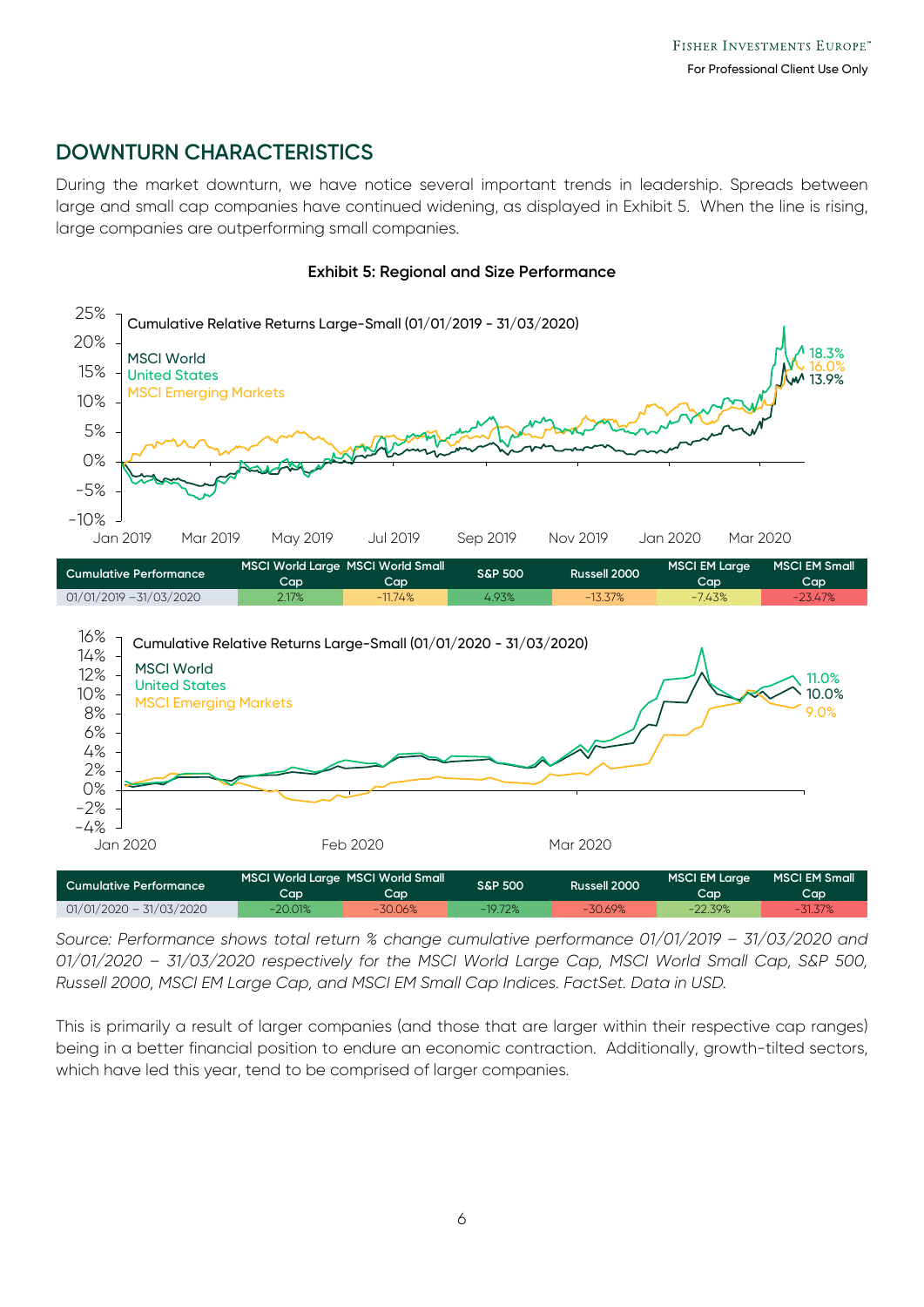Growth has continued its leadership as investors have punished traditional value sectors. Commoditysensitive sectors have led the charge down tied to falling demand. Financials, the quintessential value sector, have suffered stress on their liquid capital in the near term and falling interest rates/flattening yield curves have compressed their profit margins. When the line is rising, growth companies are outperforming value companies.



#### **Exhibit 6: Style Performance**

*Source: Performance shows total return % change cumulative performance 01/01/2019 – 31/03/2020 and 01/01/2020 –31/03/2020 respectively for the MSCI World Growth, MSCI World Value, MSCI EM Growth, MSCI EM Value, Russell 3000 Growth, and Russell 3000 Value Indices. FactSet. Data in USD.*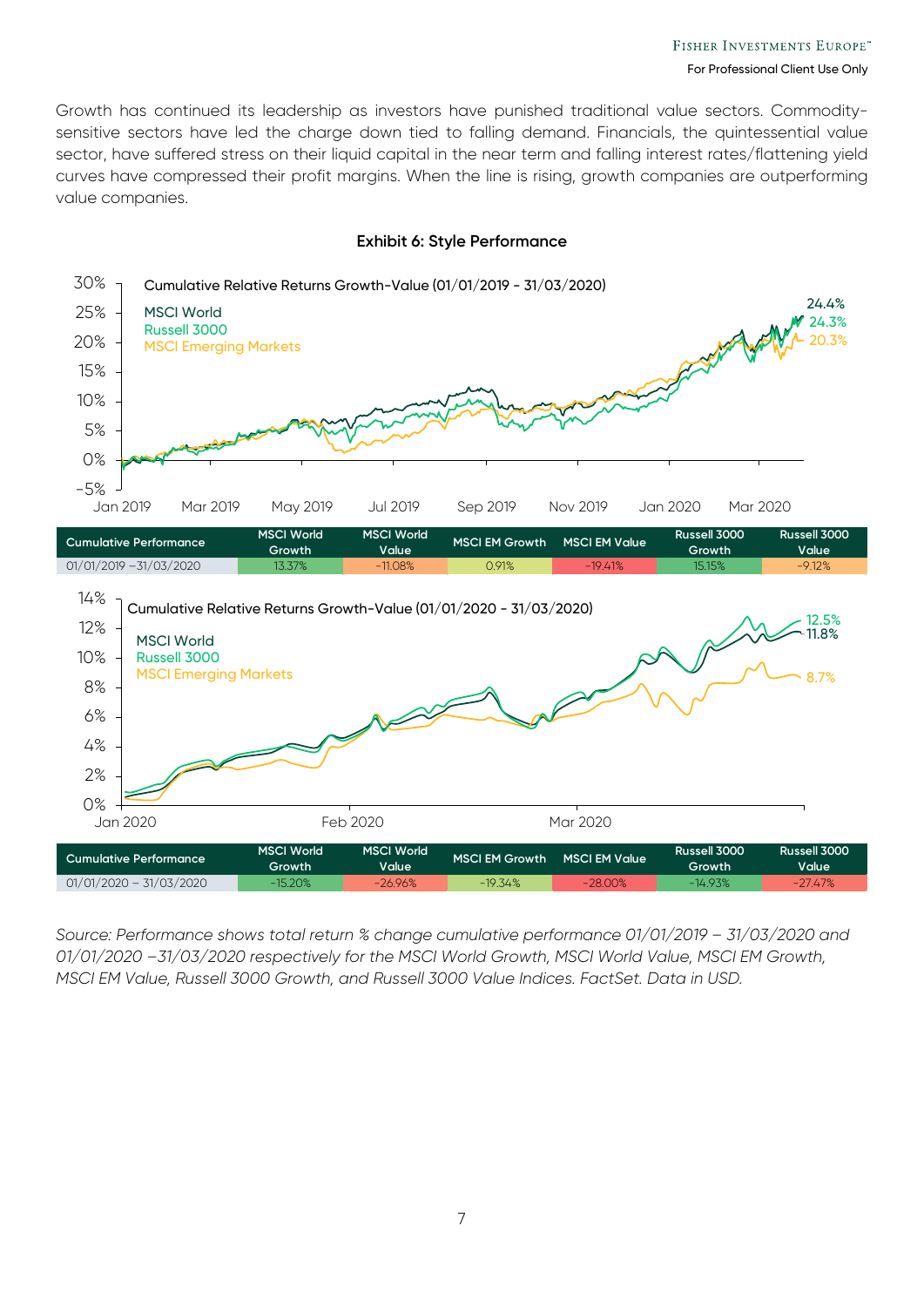Firms with more sustainable earnings have outperformed through the uncertainty, though the spread is more narrow in EM.



#### **Exhibit 7: Quality Performance**

| Cumulative Performance    | <b>MSCI World</b><br><b>Quality</b> | <b>MSCI World</b><br>Index | <b>MSCI EM Quality</b> | <b>MSCI EM</b> |
|---------------------------|-------------------------------------|----------------------------|------------------------|----------------|
| $01/01/2019 - 31/03/2020$ | 15.25%                              | 0.79%                      | $-6.52\%$              | $-9.52%$       |



*Source: Performance shows total return % change cumulative performance 01/01/2019 – 31/03/2020 and 01/01/2020 – 31/03/2020 respectively for the MSCI World Quality, MSCI World, MSCI EM Quality, and MSCI EM Indices. FactSet. Data in USD.*

In our view, category leadership throughout the downturn, and investment opportunities within the ensuing recovery will be predicated on how long the widespread shutdowns remain in place. If the shutdowns persist for several months or longer, we will likely face a long economic contraction, following which, we would expect to find greater opportunities in the more cyclical categories that typically do best early in economic recoveries. But if the shutdowns are lifted in the near future, we will likely see a shorter, sharper contraction with the high-quality, growth-oriented companies that led before the downturn continuing to lead in the recovery.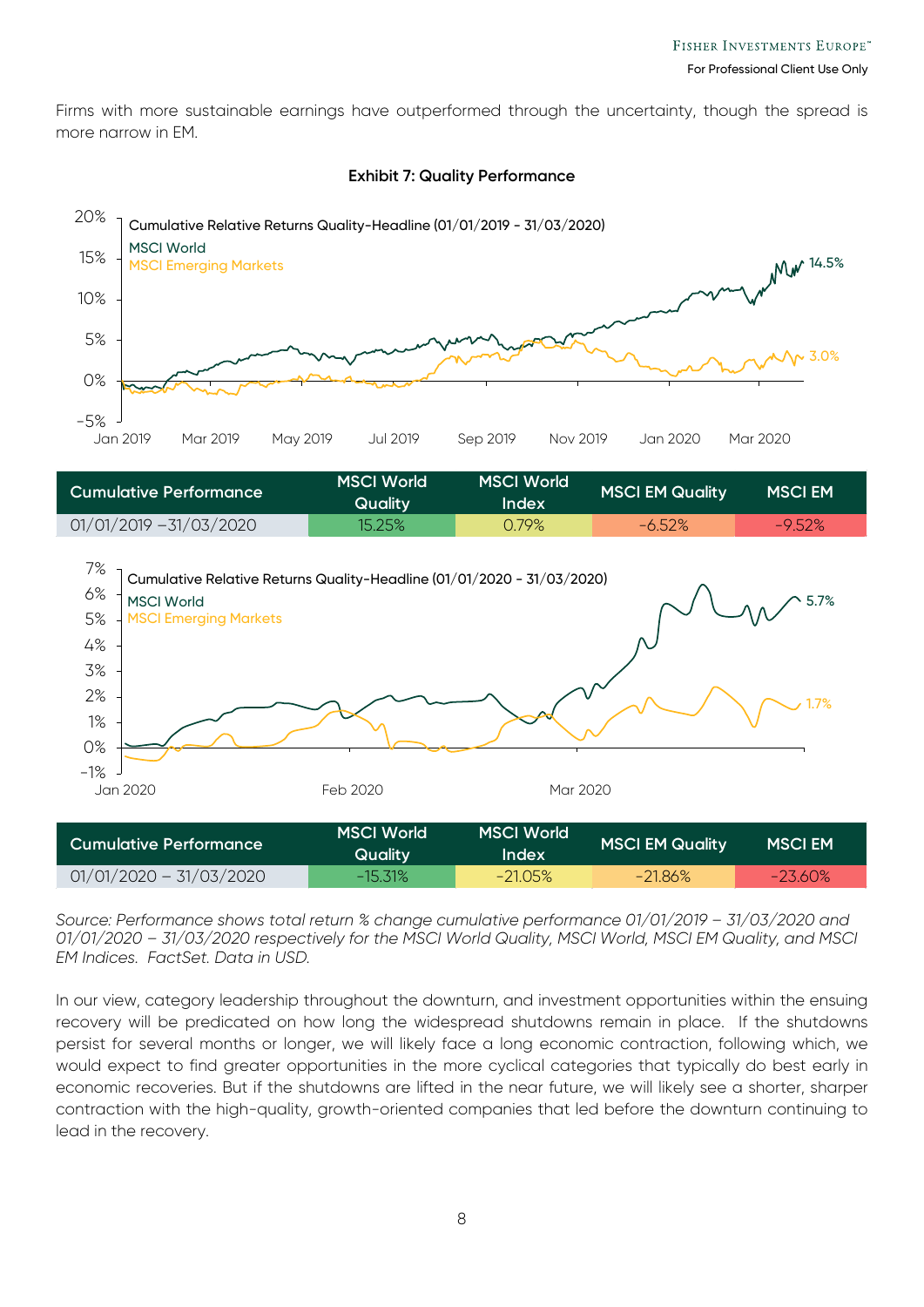While market and economic declines may be sharp, the duration of the shutdowns and corresponding contractions matters more than the magnitude. Duration is what will determine whether a swift market rebound will help even out full-year results or if a longer downturn is in store. To us, the highest probability outcome is that the widespread shutdowns are lifted within the next 3 months, allowing economic activity to resume quickly. In that scenario, equities should start recovering well before COVID-19 is gone, restrictions are removed, or the economy recovers.

\**This material may also be found posted on the Fisher Investments Europe web-site at www.fisherinvestmentseurope.com. If your firm wishes to be removed from receiving these materials in the future or wishes to pay for this material, please contact Fisher Investments Europe.*